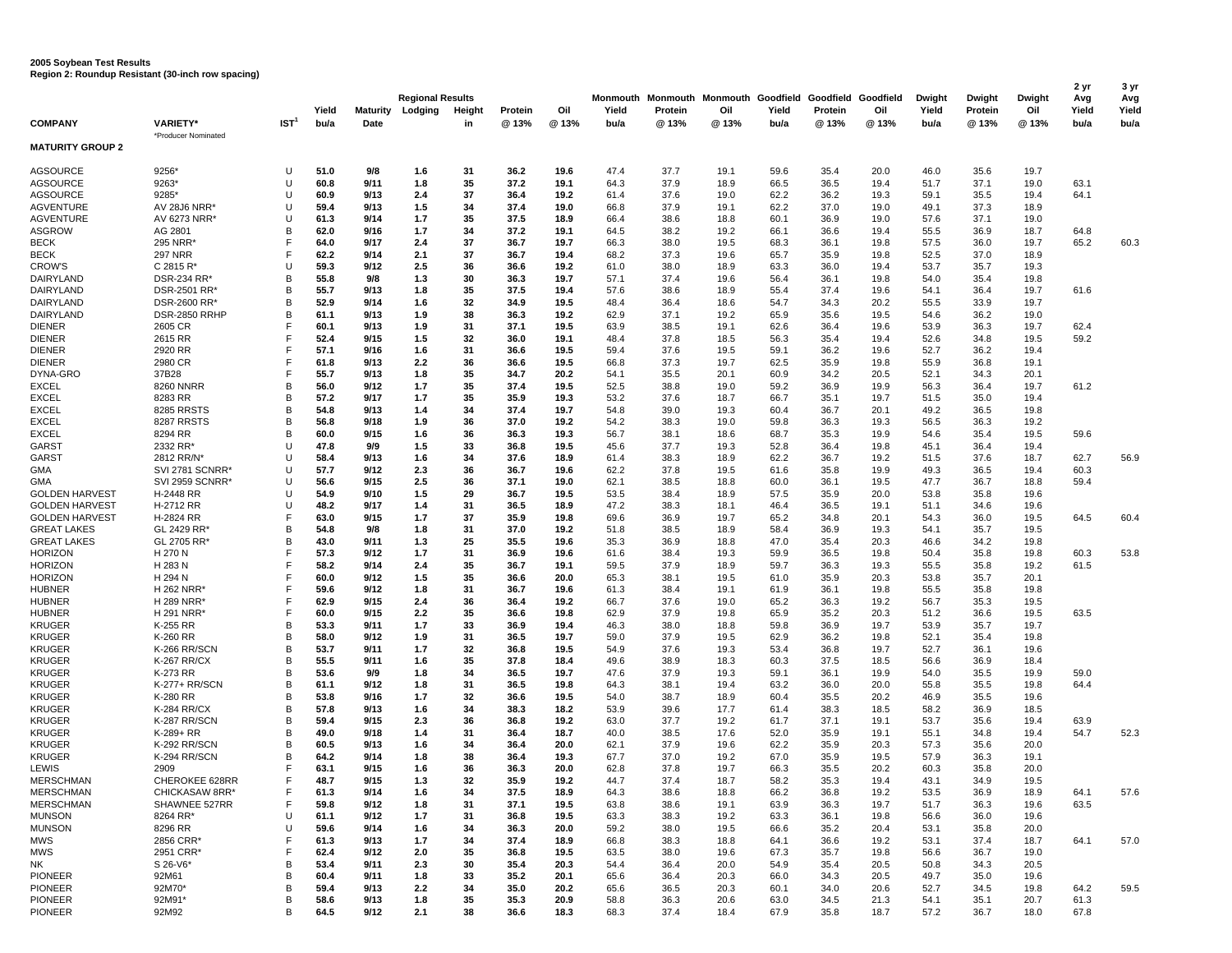| Region 2: Roundup Resistant (30-inch row spacing) |                                        |                  |              |                 |                                    |                     |              |              |              |                                                                     |              |              |              |              |                 |                   |               |                      |                      |
|---------------------------------------------------|----------------------------------------|------------------|--------------|-----------------|------------------------------------|---------------------|--------------|--------------|--------------|---------------------------------------------------------------------|--------------|--------------|--------------|--------------|-----------------|-------------------|---------------|----------------------|----------------------|
|                                                   |                                        |                  | Yield        | <b>Maturity</b> | <b>Regional Results</b><br>Lodging | Height              | Protein      | Oil          | Yield        | Monmouth Monmouth Monmouth Goodfield Goodfield Goodfield<br>Protein | Oil          | Yield        | Protein      | Oil          | Dwight<br>Yield | Dwight<br>Protein | Dwight<br>Oil | 2 yr<br>Avg<br>Yield | 3 yr<br>Avg<br>Yield |
| <b>COMPANY</b>                                    | <b>VARIETY*</b>                        | IST <sup>1</sup> | bu/a         | Date            |                                    | in                  | @ 13%        | @13%         | bu/a         | @ 13%                                                               | @ 13%        | bu/a         | @ 13%        | @ 13%        | bu/a            | @ 13%             | @ 13%         | bu/a                 | bu/a                 |
| <b>PRAIRIE BRAND</b>                              | *Producer Nominated<br>PB-2643 RR*     | U                | 49.9         | 9/17            | 1.4                                | 30                  | 36.2         | 18.9         | 46.2         | 37.8                                                                | 18.1         | 52.0         | 35.9         | 19.1         | 51.6            | 34.7              | 19.6          | 57.2                 | 54.0                 |
| PRAIRIE BRAND                                     | <b>PB-2994 NRR</b>                     | U                | 62.5         | 9/12            | 1.7                                | 36                  | 36.4         | 20.0         | 63.6         | 37.7                                                                | 19.7         | 63.9         | 36.0         | 20.1         | 59.9            | 35.6              | 20.0          |                      |                      |
| <b>QUALITY PLUS</b>                               | Q 293 RR                               | U                | 64.5         | 9/13            | 1.6                                | 34                  | 36.2         | 20.0         | 69.9         | 37.4                                                                | 19.7         | 67.9         | 35.7         | 20.2         | 55.7            | 35.4              | 20.2          |                      |                      |
| SIEBEN                                            | 2304 NRR                               | F                | 51.8         | 9/11            | 1.4                                | 29                  | 37.2         | 19.4         | 50.6         | 38.8                                                                | 18.8         | 58.3         | 36.4         | 19.8         | 46.4            | 36.2              | 19.5          | 57.5                 |                      |
| <b>SIEBEN</b>                                     | <b>2805 NRR</b>                        | F                | 61.0         | 9/12            | 1.8                                | 34                  | 37.3         | 19.0         | 69.3         | 38.2                                                                | 18.9         | 59.2         | 36.7         | 19.1         | 54.6            | 36.9              | 18.9          | 64.1                 |                      |
| <b>SIEBEN</b>                                     | 2903 NRR                               | F                | 58.5         | 9/13            | 1.4                                | 33                  | 36.8         | 19.2         | 60.0         | 37.7                                                                | 19.3         | 66.5         | 36.0         | 19.4         | 49.2            | 36.8              | 18.8          |                      |                      |
| <b>SIEBEN</b>                                     | 2905 NRR                               | F                | 62.6         | 9/14            | 1.6                                | 35                  | 36.2         | 20.0         | 62.6         | 37.3                                                                | 19.6         | 65.4         | 35.4         | 20.4         | 59.8            | 35.9              | 19.8          |                      |                      |
| <b>SIEBEN</b>                                     | S 28 N                                 | F                | 60.1         | 9/14            | 2.4                                | 38                  | 36.7         | 19.3         | 64.2         | 37.6                                                                | 19.3         | 61.7         | 36.6         | 19.2         | 54.4            | 35.9              | 19.3          |                      |                      |
| <b>STINE</b>                                      | 2702-4                                 | U                | 58.6         | 9/12            | 1.7                                | 30                  | 36.8         | 19.6         | 60.9         | 38.3                                                                | 19.2         | 60.2         | 36.2         | 19.8         | 54.7            | 36.0              | 19.8          | 62.0                 |                      |
| <b>STINE</b>                                      | 2783-4*                                | U                | 55.7         | 9/10            | 1.5                                | 30                  | 36.6         | 19.7         | 59.3         | 38.4                                                                | 19.4         | 54.4         | 35.6         | 20.1         | 53.3            | 35.8              | 19.6          | 58.6                 | 53.8                 |
| <b>STONE</b>                                      | HC 2295                                | F                | 62.4         | 9/13            | 1.7                                | 36                  | 36.2         | 20.0         | 65.5         | 36.8                                                                | 20.0         | 63.2         | 36.0         | 20.1         | 58.5            | 35.9              | 19.9          |                      |                      |
| <b>TRISOY</b>                                     | 2907 RR(CN)*                           | U                | 58.7         | 9/16            | 1.5                                | 33                  | 35.8         | 19.7         | 63.5         | 36.2                                                                | 19.9         | 61.8         | 35.2         | 20.0         | 50.9            | 36.1              | 19.2          |                      |                      |
| <b>TRISOY</b><br><b>TRISOY</b>                    | 2933 RR'<br>2940 RR(CN)*               | U<br>U           | 57.2<br>60.5 | 9/15<br>9/12    | 1.7<br>2.0                         | 30<br>36            | 36.4<br>36.5 | 19.4<br>19.6 | 57.5<br>65.3 | 37.6<br>36.9                                                        | 19.3<br>19.8 | 61.7<br>61.6 | 35.2<br>36.1 | 19.8<br>19.8 | 52.5<br>54.7    | 36.4<br>36.5      | 19.2<br>19.2  | 58.4                 | 54.2                 |
| <b>TRISOY</b>                                     | 2952 RR(CN)                            | U                | 62.2         | 9/13            | 1.7                                | 35                  | 36.3         | 20.1         | 67.1         | 37.8                                                                | 19.7         | 64.5         | 35.5         | 20.3         | 55.1            | 35.5              | 20.2          |                      |                      |
| <b>WILKEN</b>                                     | W 2319 RR*                             | F                | 51.9         | 9/8             | 1.7                                | 31                  | 36.6         | 19.7         | 49.6         | 37.6                                                                | 19.6         | 54.9         | 36.6         | 19.7         | 51.2            | 35.7              | 19.7          | 56.4                 | 52.0                 |
| <b>WILKEN</b>                                     | <b>W 2341 NRR</b>                      | F                | 50.7         | 9/9             | 1.2                                | 29                  | 36.7         | 19.4         | 45.4         | 38.1                                                                | 18.8         | 57.4         | 35.8         | 19.9         | 49.4            | 36.3              | 19.4          | 57.4                 | 53.3                 |
| <b>WILKEN</b>                                     | W 2343 RR                              | F                | 53.9         | 9/5             | 1.7                                | 33                  | 36.0         | 19.8         | 53.4         | 37.5                                                                | 19.3         | 57.2         | 35.4         | 20.2         | 51.2            | 35.2              | 19.7          |                      |                      |
| <b>WILKEN</b>                                     | <b>W 2531 NRR</b>                      | F                | 53.5         | 9/6             | 1.7                                | 31                  | 36.7         | 20.1         | 51.7         | 38.6                                                                | 19.3         | 55.1         | 35.9         | 20.7         | 53.8            | 35.7              | 20.3          | 57.4                 | 53.1                 |
| <b>WILKEN</b>                                     | W 2541 NRR*                            | F                | 56.8         | 9/15            | 1.6                                | 29                  | 35.7         | 19.6         | 56.4         | 36.2                                                                | 19.7         | 63.8         | 35.5         | 19.7         | 50.3            | 35.4              | 19.3          | 59.7                 |                      |
| <b>WILKEN</b>                                     | W 2550 RR                              | F                | 50.1         | 9/12            | 1.5                                | 30                  | 37.2         | 19.3         | 44.0         | 38.8                                                                | 18.7         | 56.8         | 36.6         | 19.8         | 49.6            | 36.2              | 19.5          |                      |                      |
| <b>WILKEN</b>                                     | W 2574 RR                              | F                | 50.6         | 9/17            | 1.5                                | 30                  | 35.9         | 19.0         | 49.9         | 37.6                                                                | 18.0         | 57.0         | 35.4         | 19.3         | 44.9            | 34.7              | 19.5          | 57.4                 | 53.5                 |
| <b>WILKEN</b>                                     | W 2663 RR                              | F                | 51.5         | 9/15            | 1.8                                | 36                  | 35.7         | 19.4         | 45.9         | 37.3                                                                | 18.4         | 58.3         | 35.1         | 20.1         | 50.2            | 34.8              | 19.8          | 55.7                 | 52.5                 |
| <b>WILKEN</b>                                     | W 2671 NRR*                            | F                | 60.4         | 9/14            | 1.8                                | 36                  | 37.4         | 19.0         | 62.5         | 38.6                                                                | 18.8         | 67.4         | 36.7         | 19.2         | 51.3            | 37.0              | 18.9          | 63.9                 | 57.8                 |
| <b>WILKEN</b>                                     | W 2685 RR*                             | F                | 52.5         | 9/18            | 1.6                                | 33                  | 35.4         | 19.9         | 50.0         | 37.9                                                                | 19.2         | 58.5         | 34.3         | 20.3         | 48.8            | 34.2              | 20.2          | 58.5                 | 54.1                 |
| <b>WILKEN</b>                                     | W 2763 RR                              | F                | 53.9         | 9/13            | 1.9                                | 33                  | 36.8         | 19.4         | 45.6         | 38.7                                                                | 18.8         | 59.2         | 36.5         | 19.7         | 56.9            | 35.2              | 19.8          |                      |                      |
| <b>WILKEN</b>                                     | W 2765 NRR*                            | F                | 59.7         | 9/13            | 1.7                                | 31                  | 36.9         | 19.5         | 65.0         | 38.4                                                                | 19.1         | 65.1         | 36.1         | 19.8         | 49.1            | 36.0              | 19.6          | 61.9                 |                      |
| <b>WILKEN</b>                                     | W 2782 NRR                             | F                | 60.2         | 9/12            | 2.3                                | 34                  | 35.5         | 19.5         | 63.5         | 36.0                                                                | 19.6         | 61.9         | 35.0         | 19.8         | 55.3            | 35.5              | 19.1          | 63.1                 |                      |
| <b>WILKEN</b>                                     | <b>W 2788 NRR</b>                      | F                | 59.5         | 9/11            | 1.6                                | 35                  | 37.4         | 18.9         | 66.3         | 38.4                                                                | 18.8         | 61.1         | 36.4         | 19.2         | 51.2            | 37.4              | 18.8          | 63.0                 |                      |
| <b>WILKEN</b>                                     | W 2792 NRR*                            | F                | 61.7         | 9/13            | 2.4                                | 38                  | 36.6         | 19.2         | 63.8         | 37.8                                                                | 19.0         | 63.5         | 36.5         | 19.3         | 57.9            | 35.5              | 19.4          |                      |                      |
| <b>WILKEN</b>                                     | <b>W 2999 NRR</b>                      | F<br>F           | 62.3         | 9/13            | 1.8                                | 34                  | 36.4         | 19.9         | 66.4         | 37.0                                                                | 19.7         | 66.9         | 35.6         | 20.3         | 53.8            | 36.5              | 19.7          |                      |                      |
| <b>WILKEN</b><br><b>WILLCROSS</b>                 | <b>WX 256 NRR</b><br>RR 2283 N*        | U                | 52.7<br>59.9 | 9/12<br>9/13    | 1.7<br>1.9                         | 35<br>35            | 37.5<br>37.0 | 19.4<br>19.0 | 56.2<br>62.4 | 38.6<br>37.7                                                        | 19.1<br>19.0 | 58.1<br>65.7 | 37.1<br>36.3 | 19.8<br>19.1 | 43.8            | 36.8<br>37.1      | 19.5          |                      |                      |
| <b>WILLCROSS</b>                                  | RR 2284*                               | U                | 51.9         | 9/19            | 1.7                                | 35                  | 35.4         | 20.0         | 55.1         | 36.6                                                                | 19.9         | 57.3         | 34.2         | 20.5         | 51.6<br>43.3    | 35.4              | 18.9<br>19.7  | 62.5<br>58.4         | 57.1                 |
| <b>WILLCROSS</b>                                  | RR 2295 N                              | U                | 60.3         | 9/13            | 2.4                                | 37                  | 36.6         | 19.2         | 63.0         | 37.5                                                                | 19.2         | 59.7         | 36.7         | 19.1         | 58.1            | 35.6              | 19.3          | 62.9                 |                      |
|                                                   |                                        |                  |              |                 |                                    |                     |              |              |              |                                                                     |              |              |              |              |                 |                   |               |                      |                      |
|                                                   | AVERAGE                                |                  | 57.5         | 9/13            | 1.8                                | 34                  | 36.5         | 19.5         | 58.4         | 37.8                                                                | 19.2         | 61.1         | 35.9         | 19.8         | 53.0            | 35.9              | 19.5          | 61.2                 | 55.4                 |
|                                                   | L.S.D. 25% LEVEL<br>COEFF. OF VAR. (%) |                  | 3.9<br>12.6  |                 | 0.2<br>18.0                        | 1<br>$\overline{7}$ | 0.48<br>2.4  | 0.29<br>2.8  | 4.0<br>7.2   | 0.5<br>1.4                                                          | 0.3<br>1.7   | 4.0<br>6.9   | 0.5<br>1.5   | 0.2<br>1.1   | 4.1<br>8.2      | 0.5<br>1.4        | 0.2<br>1.2    |                      |                      |
|                                                   |                                        |                  |              |                 |                                    |                     |              |              |              |                                                                     |              |              |              |              |                 |                   |               |                      |                      |
| <b>MATURITY GROUP 3</b>                           |                                        |                  |              |                 |                                    |                     |              |              |              |                                                                     |              |              |              |              |                 |                   |               |                      |                      |
| AGSOURCE                                          | 9315*                                  | U                | 62.5         | 9/20            | 1.9                                | 37                  | 37.1         | 18.6         | 73.0         | 37.5                                                                | 18.4         | 65.5         | 36.2         | 19.2         | 49.0            | 37.7              | 18.2          |                      |                      |
| AGSOURCE                                          | 9354*                                  | U                | 64.8         | 9/25            | 1.9                                | 36                  | 37.6         | 18.6         | 77.0         | 38.2                                                                | 18.5         | 67.4         | 36.8         | 19.1         | 50.0            | 37.8              | 18.2          |                      |                      |
| <b>AGVENTURE</b>                                  | AV 30T2 NRR*                           | U                | 52.6         | 9/19            | 1.4                                | 36                  | 37.1         | 19.0         | 57.5         | 38.3                                                                | 18.7         | 56.3         | 35.7         | 19.6         | 43.9            | 37.2              | 18.7          |                      |                      |
| <b>AGVENTURE</b>                                  | AV 32T3 NRR*                           | U                | 63.9         | 9/19            | 1.9                                | 39                  | 37.3         | 18.5         | 72.2         | 37.6                                                                | 18.5         | 66.7         | 36.2         | 19.2         | 52.7            | 38.2              | 17.8          |                      |                      |
| <b>AGVENTURE</b>                                  | AV 34J1 NRR*                           | U                | 64.5         | 9/22            | 1.9                                | 36                  | 35.0         | 20.1         | 73.3         | 35.2                                                                | 20.3         | 67.4         | 34.0         | 20.5         | 52.8            | 35.9              | 19.4          | 67.2                 |                      |
| ASGROW                                            | AG 3006                                | в                | 63.0         | 9/15            | 2.1                                | 38                  | 35.4         | 19.5         | 64.9         | 36.3                                                                | 19.3         | 65.3         | 35.1         | 19.6         | 58.7            | 34.9              | 19.5          |                      |                      |
| <b>ASGROW</b>                                     | AG 3101                                | в                | 67.0         | 9/18            | 1.6                                | 38                  | 38.2         | 18.2         | 72.4         | 39.2                                                                | 17.8         | 68.6         | 37.2         | 18.7         | 60.0            | 38.2              | 18.1          | 66.9                 |                      |
| <b>ASGROW</b>                                     | AG 3203                                | B                | 63.5         | 9/16            | 1.4                                | 35                  | 36.4         | 19.3         | 68.3         | 37.0                                                                | 19.2         | 68.8         | 35.5         | 19.6         | 53.5            | 36.6              | 19.2          |                      |                      |
| <b>ASGROW</b>                                     | AG 3305                                | B<br>B           | 67.0         | 9/19            | 1.3                                | 33                  | 34.8         | 19.0         | 70.0         | 35.4                                                                | 19.0         | 71.2         | 33.8         | 19.2         | 59.9            | 35.2              | 18.8          | 68.2                 |                      |
| <b>ASGROW</b>                                     | AG 3505                                |                  | 63.1         | 9/17            | 1.5                                | 36                  | 36.5         | 19.1         | 69.7         | 37.3                                                                | 19.0         | 63.9         | 35.7         | 19.5         | 55.6            | 36.6              | 18.8          |                      |                      |
| ASGROW<br>ATLAS                                   | AG 3602<br>5B381 NRR*                  | в<br>U           | 64.2<br>56.1 | 9/21<br>9/25    | 2.3<br>1.6                         | 41<br>35            | 37.8<br>37.1 | 18.2<br>19.2 | 67.5         | 39.0<br>37.4                                                        | 17.8<br>19.6 | 66.5<br>65.0 | 36.8<br>36.1 | 18.7<br>19.8 | 58.7<br>48.0    | 37.6<br>37.7      | 18.1          | 68.7<br>63.1         | 58.2                 |
| ATLAS                                             | 5N290 RR                               | U                | 58.1         | 9/12            | 1.4                                | 34                  | 36.3         | 20.0         | 55.3<br>63.8 | 37.5                                                                | 19.6         | 59.2         | 35.4         | 20.4         | 51.3            | 36.1              | 18.4<br>20.0  |                      |                      |
| <b>ATLAS</b>                                      | 5N327 RR*                              | U                | 60.7         | 9/14            | 1.7                                | 34                  | 35.9         | 20.5         | 69.4         | 36.8                                                                | 20.4         | 63.2         | 35.0         | 20.9         | 49.6            | 35.9              | 20.2          | 64.8                 |                      |
| ATLAS                                             | 5N351 RR*                              | U                | 64.7         | 9/23            | 1.9                                | 35                  | 35.3         | 20.0         | 71.2         | 35.4                                                                | 20.2         | 68.2         | 34.8         | 20.2         | 54.7            | 35.7              | 19.5          | 68.3                 | 63.0                 |
| <b>BECK</b>                                       | <b>321 NRR</b>                         | F                | 65.4         | 9/20            | 2.0                                | 35                  | 35.4         | 20.0         | 72.4         | 36.1                                                                | 20.0         | 69.6         | 34.4         | 20.4         | 54.2            | 35.6              | 19.7          |                      |                      |
| <b>BECK</b>                                       | 323 RR*                                | F                | 60.5         | 9/12            | 1.6                                | 35                  | 35.9         | 20.5         | 69.2         | 36.7                                                                | 20.4         | 57.1         | 34.9         | 21.0         | 55.2            | 36.2              | 20.0          | 65.5                 | 61.8                 |
| <b>BECK</b>                                       | 333 RR                                 | F                | 56.5         | 9/23            | 1.1                                | 33                  | 36.6         | 19.2         | 61.0         | 38.1                                                                | 18.7         | 61.0         | 34.9         | 19.9         | 47.5            | 36.8              | 18.9          |                      |                      |
| <b>BECK</b>                                       | 349 NRR                                | F                | 61.7         | 9/18            | 1.5                                | 37                  | 36.5         | 19.5         | 69.3         | 37.4                                                                | 19.4         | 61.9         | 35.2         | 20.0         | 53.8            | 36.8              | 19.0          |                      |                      |
| BECK                                              | 354 NRR*                               | F                | 63.0         | 9/21            | 1.8                                | 39                  | 38.2         | 18.1         | 69.3         | 39.0                                                                | 17.8         | 66.3         | 37.3         | 18.8         | 53.3            | 38.2              | 17.8          | 65.8                 |                      |
| BECK                                              | 367 NRR*                               | F.               | 54.2         | 9/26            | 1.6                                | 36                  | 37.0         | 19.4         | 54.8         | 38.3                                                                | 19.4         | 63.5         | 35.6         | 20.0         | 44.3            | 37.0              | 18.9          | 61.9                 | 57.6                 |
| BECK                                              | 375 NRR*                               | F                | 63.9         | 9/21            | 1.8                                | 36                  | 37.7         | 18.5         | 75.1         | 38.4                                                                | 18.4         | 65.6         | 36.8         | 19.0         | 50.9            | 38.1              | 17.9          | 65.5                 | 63.0                 |
| CROW'S                                            | C 3318 R*                              | U                | 63.0         | 9/20            | 2.0                                | 39                  | 37.4         | 18.5         | 71.0         | 37.8                                                                | 18.5         | 66.3         | 36.5         | 18.8         | 51.8            | 37.9              | 18.1          |                      |                      |

**2005 Soybean Test Results**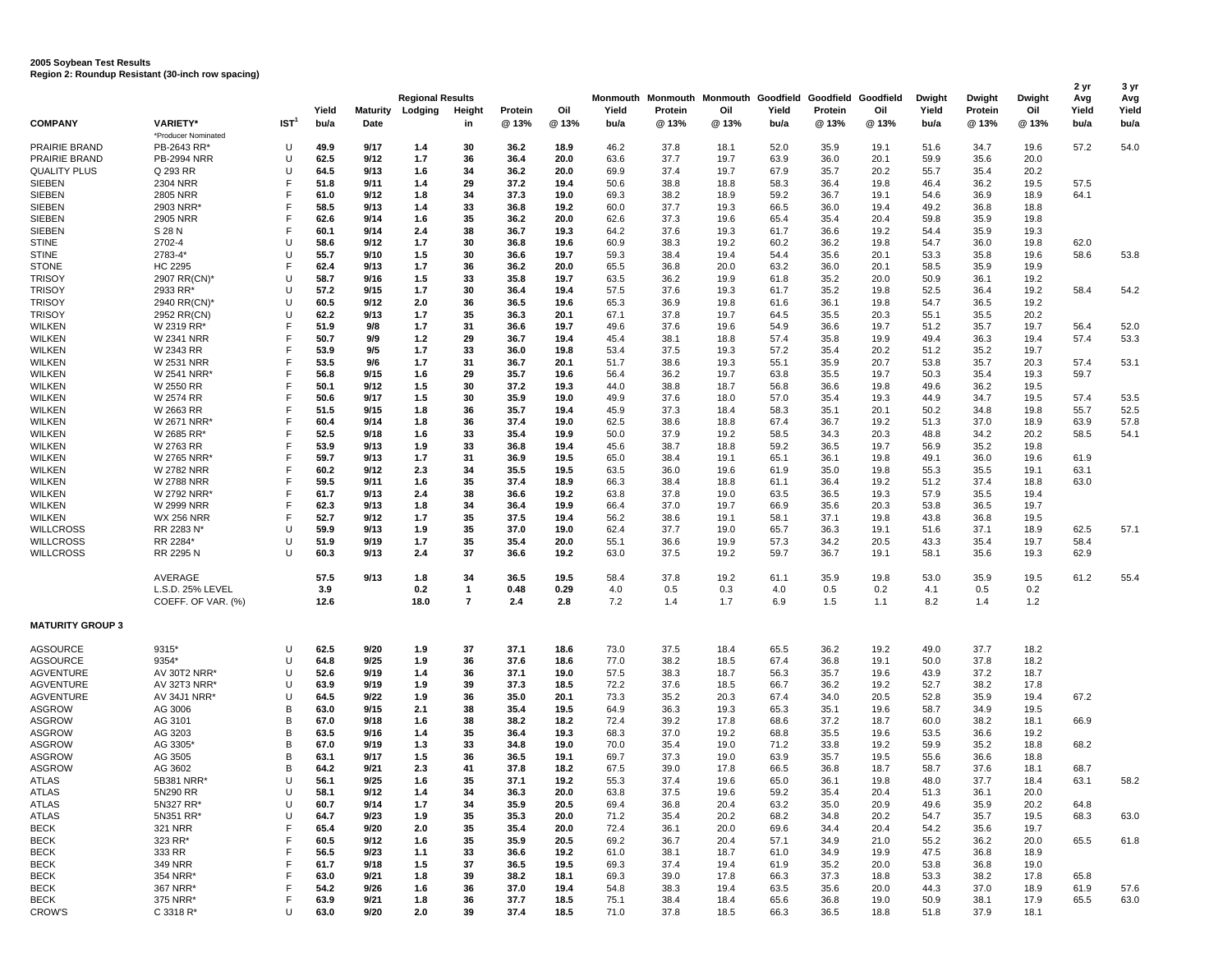## **2005 Soybean Test Results Region 2: Roundup Resistant (30-inch row spacing)**

|                                      |                               |                  |               |                  |                         |              |                  |              |               |                  |              |                                                          |                  |              |               |                  |              | 2 yr          | 3 yr          |
|--------------------------------------|-------------------------------|------------------|---------------|------------------|-------------------------|--------------|------------------|--------------|---------------|------------------|--------------|----------------------------------------------------------|------------------|--------------|---------------|------------------|--------------|---------------|---------------|
|                                      |                               |                  |               |                  | <b>Regional Results</b> |              |                  |              |               |                  |              | Monmouth Monmouth Monmouth Goodfield Goodfield Goodfield |                  |              | Dwight        | Dwight           | Dwight       | Avg           | Avg           |
| <b>COMPANY</b>                       | <b>VARIETY*</b>               | IST <sup>1</sup> | Yield<br>bu/a | Maturity<br>Date | Lodging                 | Height<br>in | Protein<br>@ 13% | Oil<br>@13%  | Yield<br>bu/a | Protein<br>@ 13% | Oil<br>@ 13% | Yield<br>bu/a                                            | Protein<br>@ 13% | Oil<br>@ 13% | Yield<br>bu/a | Protein<br>@ 13% | Oil<br>@ 13% | Yield<br>bu/a | Yield<br>bu/a |
|                                      | *Producer Nominated           |                  |               |                  |                         |              |                  |              |               |                  |              |                                                          |                  |              |               |                  |              |               |               |
| <b>CROW'S</b>                        | C 3518 R*                     | U                | 65.2          | 9/23             | 1.9                     | 34           | 35.3             | 19.9         | 72.2          | 35.8             | 20.1         | 68.0                                                     | 34.3             | 20.2         | 55.2          | 35.8             | 19.5         |               |               |
| DAIRYLAND                            | DSR-3000 RRSTS*               | В                | 57.5          | 9/15             | 1.9                     | 35           | 38.0             | 19.2         | 61.5          | 39.7             | 18.7         | 61.8                                                     | 36.8             | 19.7         | 49.2          | 37.4             | 19.2         | 60.3          |               |
| DAIRYLAND                            | DSR-3002 RR*                  | В                | 58.0          | 9/21             | 1.9                     | 39           | 37.0             | 19.2         | 63.0          | 38.7             | 18.9         | 62.7                                                     | 35.8             | 19.7         | 48.2          | 36.5             | 19.0         | 62.3          |               |
| DAIRYLAND<br>DAIRYLAND               | DSR-301 RR*<br>DSR-3101 RRSTS | в<br>в           | 64.9<br>55.8  | 9/22<br>9/19     | 2.0                     | 40<br>41     | 35.7<br>38.1     | 19.8<br>18.1 | 67.4<br>56.3  | 36.7<br>39.8     | 19.7<br>17.6 | 70.0<br>61.9                                             | 34.7<br>37.0     | 20.2<br>18.7 | 57.4<br>49.1  | 35.9<br>37.4     | 19.5<br>18.0 | 65.0          | 57.8          |
| DAIRYLAND                            | <b>DSR-326 RR'</b>            | В                | 60.1          | 9/22             | 1.8<br>1.9              | 39           | 37.7             | 18.8         | 68.0          | 38.4             | 18.9         | 64.4                                                     | 36.3             | 19.5         | 47.7          | 38.3             | 18.1         | 63.5          | 57.7          |
| DAIRYLAND                            | <b>DSR-3502 RR</b>            | U                | 56.5          | 9/18             | 2.2                     | 37           | 35.0             | 19.5         | 58.8          | 35.7             | 19.4         | 60.2                                                     | 34.6             | 19.7         | 50.4          | 34.8             | 19.3         |               |               |
| DAIRYLAND                            | DSR-3601 RRSTS                | В                | 56.0          | 9/18             | 1.8                     | 37           | 36.7             | 18.8         | 57.0          | 38.1             | 18.4         | 60.5                                                     | 35.3             | 19.5         | 50.6          | 36.9             | 18.7         |               |               |
| DAIRYLAND                            | <b>DSR-3801 RR</b>            | В                | 63.8          | 9/23             | 2.5                     | 39           | 36.1             | 19.0         | 73.5          | 36.8             | 19.0         | 64.9                                                     | 35.2             | 19.6         | 53.1          | 36.4             | 18.6         |               |               |
| DAIRYLAND                            | DSR-385 RR*                   | B                | 58.7          | 9/26             | 1.1                     | 34           | 36.6             | 19.7         | 64.7          | 37.7             | 19.5         | 63.7                                                     | 35.4             | 20.3         | 47.7          | 36.7             | 19.2         | 64.8          | 61.3          |
| <b>DAIRYLAND</b>                     | <b>DST 31-000 RR</b>          | B                | 60.7          | 9/17             | 1.9                     | 39           | 35.7             | 19.7         | 63.5          | 36.4             | 19.4         | 62.9                                                     | 34.8             | 20.1         | 55.8          | 35.8             | 19.5         |               |               |
| DAIRYLAND                            | DST 34-002 RR                 | в                | 62.5          | 9/22             | 2.3                     | 42           | 38.1             | 17.8         | 69.8          | 38.9             | 17.6         | 62.1                                                     | 37.5             | 18.2         | 55.6          | 37.9             | 17.5         |               |               |
| <b>DEKALB</b><br><b>DEKALB</b>       | DKB 31-51*<br>DKB 36-52*      | В<br>B           | 63.5<br>61.9  | 9/15<br>9/19     | 1.6<br>1.7              | 35<br>38     | 35.9<br>38.0     | 20.3<br>18.2 | 70.0<br>71.8  | 37.1<br>38.9     | 19.8<br>18.1 | 66.8<br>61.3                                             | 34.0<br>37.0     | 21.3<br>18.9 | 53.6<br>52.7  | 36.6<br>38.2     | 19.7<br>17.7 | 66.2<br>64.6  | 63.0          |
| <b>DIENER</b>                        | 3005 CR                       | F                | 52.9          | 9/17             | 1.5                     | 35           | 37.1             | 18.9         | 56.9          | 37.9             | 18.7         | 57.1                                                     | 36.1             | 19.4         | 44.7          | 37.2             | 18.6         | 58.8          |               |
| <b>DIENER</b>                        | 3130 RR                       | F                | 55.7          | 9/17             | 1.8                     | 36           | 36.5             | 19.2         | 57.9          | 37.8             | 18.9         | 62.8                                                     | 35.4             | 19.5         | 46.4          | 36.3             | 19.1         |               |               |
| <b>DIENER</b>                        | 3205 CR                       | F                | 63.0          | 9/19             | 2.1                     | 39           | 37.4             | 18.6         | 71.1          | 37.7             | 18.5         | 63.0                                                     | 36.5             | 19.1         | 54.9          | 38.1             | 18.2         |               |               |
| <b>DIENER</b>                        | 3300 CR                       | U                | 62.8          | 9/22             | 1.5                     | 36           | 37.8             | 18.2         | 70.4          | 38.9             | 17.8         | 67.2                                                     | 36.6             | 18.8         | 50.9          | 37.9             | 17.9         |               |               |
| <b>DIENER</b>                        | 3405 CR                       | F                | 65.1          | 9/20             | 1.9                     | 36           | 35.6             | 19.8         | 76.5          | 36.5             | 19.7         | 70.3                                                     | 33.8             | 20.4         | 48.5          | 36.4             | 19.2         |               |               |
| <b>DIENER</b>                        | 3610 CR                       | F                | 60.7          | 9/24             | 2.6                     | 41           | 38.4             | 17.8         | 70.2          | 38.9             | 17.8         | 60.5                                                     | 37.4             | 18.4         | 51.2          | 38.9             | 17.2         |               |               |
| DYNA-GRO                             | 31T31                         | F<br>F           | 61.2          | 9/15             | 1.8                     | 34           | 36.1             | 20.3         | 66.8          | 37.3             | 20.2         | 64.1                                                     | 34.8             | 20.9         | 52.8          | 36.3             | 19.8         |               |               |
| DYNA-GRO<br>DYNA-GRO                 | 35D33<br>37K32                | F                | 64.5<br>55.3  | 9/21<br>9/20     | 2.2<br>1.8              | 39<br>36     | 37.5<br>36.1     | 18.5<br>19.4 | 71.9<br>58.1  | 37.8<br>37.3     | 18.5<br>19.2 | 67.5<br>58.7                                             | 36.5<br>35.3     | 19.0<br>19.6 | 54.0<br>48.9  | 38.2<br>35.8     | 18.0<br>19.3 |               |               |
| <b>EXCEL</b>                         | 8317 RRSTS                    | В                | 58.1          | 9/18             | 1.8                     | 39           | 37.8             | 18.2         | 61.4          | 38.6             | 18.1         | 62.3                                                     | 37.2             | 18.7         | 50.5          | 37.7             | 17.9         |               |               |
| <b>EXCEL</b>                         | 8343 NNRR                     | B                | 62.1          | 9/21             | 2.3                     | 40           | 38.2             | 17.7         | 70.5          | 39.1             | 17.6         | 59.7                                                     | 37.5             | 18.2         | 56.2          | 38.1             | 17.5         | 64.6          |               |
| <b>FS HISOY</b>                      | HS 3135                       | В                | 56.1          | 9/17             | 2.0                     | 39           | 36.0             | 19.3         | 57.9          | 37.0             | 19.1         | 61.9                                                     | 35.2             | 19.6         | 48.6          | 35.7             | 19.2         | 60.8          | 57.7          |
| <b>FS HISOY</b>                      | <b>HS 3236</b>                | B                | 60.9          | 9/15             | 1.5                     | 36           | 36.1             | 20.4         | 67.7          | 37.4             | 20.2         | 64.3                                                     | 34.6             | 21.2         | 50.7          | 36.3             | 19.9         | 65.5          | 62.5          |
| <b>FS HISOY</b>                      | HS 3346                       | B                | 64.8          | 9/19             | 2.0                     | 40           | 37.1             | 18.9         | 71.0          | 37.6             | 18.7         | 66.8                                                     | 36.2             | 19.5         | 56.6          | 37.4             | 18.4         | 67.1          |               |
| <b>FS HISOY</b>                      | HS 3536                       | B                | 64.2          | 9/21             | 1.7                     | 35           | 35.5             | 19.9         | 70.7          | 36.0             | 20.0         | 68.7                                                     | 34.5             | 20.3         | 53.2          | 36.0             | 19.4         | 66.9          | 61.8          |
| <b>FS HISOY</b>                      | <b>HS 3726</b>                | B                | 64.8          | 9/22             | 1.8                     | 38           | 37.6             | 18.6         | 75.7          | 38.2             | 18.6         | 65.8                                                     | 36.9             | 19.1         | 52.9          | 37.7             | 18.1         | 66.9          |               |
| <b>FS HISOY</b><br>GARST             | X 05-34<br>3065 RR/STS        | В<br>U           | 61.6<br>56.0  | 9/18<br>9/15     | 1.4<br>1.5              | 34<br>34     | 36.6<br>37.5     | 19.4<br>19.7 | 69.0<br>55.4  | 37.4<br>39.3     | 19.3<br>19.1 | 63.3<br>61.5                                             | 35.8<br>36.6     | 19.8<br>20.1 | 52.6<br>51.1  | 36.7<br>36.5     | 19.2<br>19.7 |               |               |
| GARST                                | 3212 RR/N*                    | U                | 62.2          | 9/18             | 2.3                     | 39           | 35.3             | 19.4         | 66.7          | 36.0             | 19.3         | 66.5                                                     | 34.8             | 19.6         | 53.4          | 35.2             | 19.4         | 65.6          | 59.5          |
| GARST                                | 3448 RR/N'                    | U                | 60.8          | 9/15             | 1.9                     | 36           | 36.2             | 20.3         | 64.4          | 37.5             | 20.0         | 61.7                                                     | 35.0             | 20.9         | 56.1          | 36.1             | 19.9         |               |               |
| GARST                                | 3624 RR/N                     | U                | 65.8          | 9/23             | 1.9                     | 35           | 37.6             | 18.6         | 78.9          | 38.4             | 18.6         | 63.5                                                     | 36.7             | 19.1         | 55.1          | 37.7             | 18.1         |               |               |
| GARST                                | 3712 RR/N*                    | U                | 54.7          | 9/25             | 1.8                     | 36           | 36.3             | 19.4         | 56.8          | 36.9             | 19.6         | 60.4                                                     | 35.2             | 19.9         | 46.8          | 36.9             | 18.8         |               |               |
| <b>GREAT HEART</b>                   | GT-345 CRR'                   | в                | 62.7          | 9/24             | 1.8                     | 35           | 35.5             | 19.8         | 73.2          | 35.5             | 20.1         | 65.2                                                     | 34.3             | 20.3         | 49.7          | 36.6             | 19.1         | 66.2          |               |
| <b>GREAT LAKES</b>                   | GL 3119 RR*                   | В                | 61.2          | 9/16             | 1.5                     | 35           | 36.1             | 20.3         | 69.0          | 37.7             | 19.9         | 61.9                                                     | 34.7             | 21.0         | 52.8          | 36.0             | 20.1         |               |               |
| <b>GREAT LAKES</b><br><b>GUTWEIN</b> | GL 3409 RR*<br>X53104 RR      | в<br>U           | 60.2<br>56.9  | 9/16<br>9/20     | 2.1<br>1.3              | 38<br>32     | 35.6<br>37.0     | 19.3<br>19.2 | 66.4<br>62.0  | 36.6<br>37.7     | 19.1<br>19.1 | 64.8<br>61.6                                             | 34.7<br>35.8     | 19.7<br>19.7 | 49.3<br>47.2  | 35.6<br>37.5     | 19.2<br>18.7 | 64.1          | 58.3          |
| <b>HORIZON</b>                       | H 303 N                       | F                | 61.9          | 9/17             | 1.6                     | 36           | 36.3             | 20.4         | 69.6          | 37.4             | 20.1         | 63.5                                                     | 35.3             | 21.1         | 52.5          | 36.3             | 20.1         |               |               |
| <b>HORIZON</b>                       | H 328 N                       | F                | 54.2          | 9/27             | 1.6                     | 35           | 36.6             | 19.3         | 60.4          | 37.1             | 19.5         | 57.4                                                     | 35.6             | 19.8         | 44.8          | 36.9             | 18.7         | 61.3          | 56.7          |
| <b>HORIZON</b>                       | H 333 N                       | F                | 64.9          | 9/23             | 2.0                     | 40           | 37.3             | 18.6         | 70.5          | 37.6             | 18.5         | 70.1                                                     | 36.2             | 19.1         | 54.1          | 38.0             | 18.1         | 67.5          |               |
| <b>HORIZON</b>                       | H 342 N                       | F                | 60.6          | 9/19             | 1.6                     | 34           | 37.9             | 18.2         | 67.4          | 38.4             | 18.1         | 64.0                                                     | 36.9             | 18.8         | 50.3          | 38.4             | 17.7         |               |               |
| <b>HORIZON</b>                       | H 342 N-CR                    | B                | 61.9          | 9/18             | 1.4                     | 36           | 37.8             | 18.3         | 70.7          | 38.6             | 17.9         | 64.4                                                     | 36.5             | 19.0         | 50.6          | 38.2             | 17.8         |               |               |
| <b>HORIZON</b>                       | H 352 N                       | F                | 64.2          | 9/23             | 1.8                     | 36           | 35.3             | 19.9         | 72.9          | 35.7             | 20.0         | 68.9                                                     | 34.2             | 20.2         | 51.0          | 36.1             | 19.4         | 67.0          |               |
| <b>HORIZON</b>                       | H 357 N'                      | F<br>F           | 55.2          | 9/26             | 1.7                     | 33           | 36.8             | 19.2         | 60.0          | 37.4             | 19.6         | 60.2                                                     | 35.6             | 19.7         | 45.4          | 37.4             | 18.4         | 63.0          |               |
| <b>HORIZON</b><br><b>HUBNER</b>      | H 374 N<br>H 333 NRR          | F                | 63.9<br>61.5  | 9/23<br>9/18     | 1.6<br>2.0              | 37<br>38     | 37.6<br>37.4     | 18.6<br>18.6 | 74.4<br>68.4  | 38.5<br>37.9     | 18.4<br>18.7 | 62.9<br>62.1                                             | 36.9<br>36.6     | 19.0<br>18.9 | 54.5<br>54.1  | 37.6<br>37.6     | 18.3<br>18.2 | 66.3          |               |
| <b>HUBNER</b>                        | H 355 NRR                     | F                | 55.5          | 9/26             | 1.8                     | 35           | 36.3             | 19.4         | 65.3          | 36.0             | 19.9         | 55.0                                                     | 35.8             | 19.6         | 46.2          | 37.1             | 18.6         |               |               |
| KALTENBERG                           | <b>KB 335 RR</b>              | в                | 60.6          | 9/22             | 1.7                     | 35           | 37.6             | 18.6         | 69.5          | 38.1             | 18.6         | 60.8                                                     | 36.4             | 19.2         | 51.6          | 38.4             | 18.1         | 64.6          |               |
| KALTENBERG                           | <b>KB 354 RR</b>              | B                | 64.8          | 9/22             | 1.8                     | 37           | 37.8             | 18.5         | 76.8          | 38.5             | 18.7         | 67.1                                                     | 36.9             | 18.9         | 50.6          | 37.9             | 18.0         | 66.1          |               |
| <b>KRUGER</b>                        | K-300 RR/CX                   | в                | 62.1          | 9/16             | 1.4                     | 36           | 37.5             | 18.8         | 66.0          | 38.1             | 18.8         | 62.6                                                     | 37.3             | 18.8         | 57.8          | 37.0             | 18.8         |               |               |
| <b>KRUGER</b>                        | K-301 RR/SCN                  | R                | 63.1          | 9/12             | 1.6                     | 35           | 34.9             | 19.8         | 68.3          | 35.9             | 19.5         | 63.6                                                     | 34.3             | 20.0         | 57.5          | 34.5             | 19.7         |               |               |
| KRUGER                               | K-310 RR                      | в                | 54.7          | 9/22             | 1.0                     | 32           | 36.9             | 19.1         | 52.8          | 39.1             | 18.4         | 63.8                                                     | 35.0             | 19.9         | 47.7          | 36.6             | 19.0         |               |               |
| <b>KRUGER</b><br><b>KRUGER</b>       | K-311 RR/SCN<br>K-328 RR      | в<br>в           | 60.7<br>54.5  | 9/16<br>9/20     | 2.1<br>1.9              | 36<br>38     | 37.6<br>36.2     | 19.0<br>19.3 | 67.9<br>58.8  | 38.6<br>37.0     | 18.8<br>19.1 | 60.1<br>59.4                                             | 37.0<br>35.4     | 19.1<br>19.6 | 54.0<br>45.3  | 37.1<br>36.2     | 19.1<br>19.2 | 60.3          |               |
| <b>KRUGER</b>                        | K-330 RR                      | в                | 57.8          | 9/21             | 1.1                     | 34           | 36.4             | 19.3         | 56.3          | 38.3             | 18.8         | 67.8                                                     | 34.9             | 20.0         | 49.2          | 36.2             | 19.1         |               |               |
| <b>KRUGER</b>                        | K-333 RR/SCN                  | В                | 65.7          | 9/19             | 1.8                     | 35           | 35.4             | 20.0         | 74.0          | 36.3             | 20.0         | 67.2                                                     | 34.4             | 20.3         | 56.0          | 35.6             | 19.7         |               |               |
| <b>KRUGER</b>                        | K-340 RR                      | в                | 65.9          | 9/20             | 1.8                     | 36           | 35.3             | 19.8         | 74.8          | 35.9             | 19.8         | 68.8                                                     | 34.4             | 20.2         | 54.0          | 35.7             | 19.5         |               |               |
| <b>KRUGER</b>                        | K-341 RR/SCN                  | В                | 63.1          | 9/17             | 1.5                     | 35           | 36.3             | 19.6         | 72.1          | 36.7             | 19.7         | 63.8                                                     | 35.7             | 19.8         | 53.4          | 36.4             | 19.2         |               |               |
| <b>KRUGER</b>                        | K-349 RR                      | В                | 61.3          | 9/16             | 1.8                     | 36           | 35.9             | 20.4         | 70.0          | 36.2             | 20.6         | 65.9                                                     | 34.9             | 20.9         | 48.0          | 36.6             | 19.7         | 64.9          | 61.0          |
| <b>KRUGER</b>                        | K-355 RR/SCN                  | в                | 66.5          | 9/21             | 1.7                     | 35           | 35.3             | 19.9         | 77.6          | 35.8             | 19.9         | 67.6                                                     | 34.3             | 20.4         | 54.3          | 35.7             | 19.5         | 68.3          | 63.4          |
| LEWIS                                | 3192                          | F<br>F           | 63.5          | 9/19             | 1.8                     | 35           | 35.3             | 20.1         | 70.1          | 35.6             | 20.3         | 66.5                                                     | 34.2             | 20.4         | 53.7          | 36.2             | 19.5         |               |               |
| LEWIS                                | 3515                          |                  | 61.8          | 9/19             | 1.4                     | 35           | 36.7             | 19.4         | 68.8          | 37.3             | 19.3         | 66.4                                                     | 35.6             | 20.0         | 50.1          | 37.3             | 18.8         |               |               |